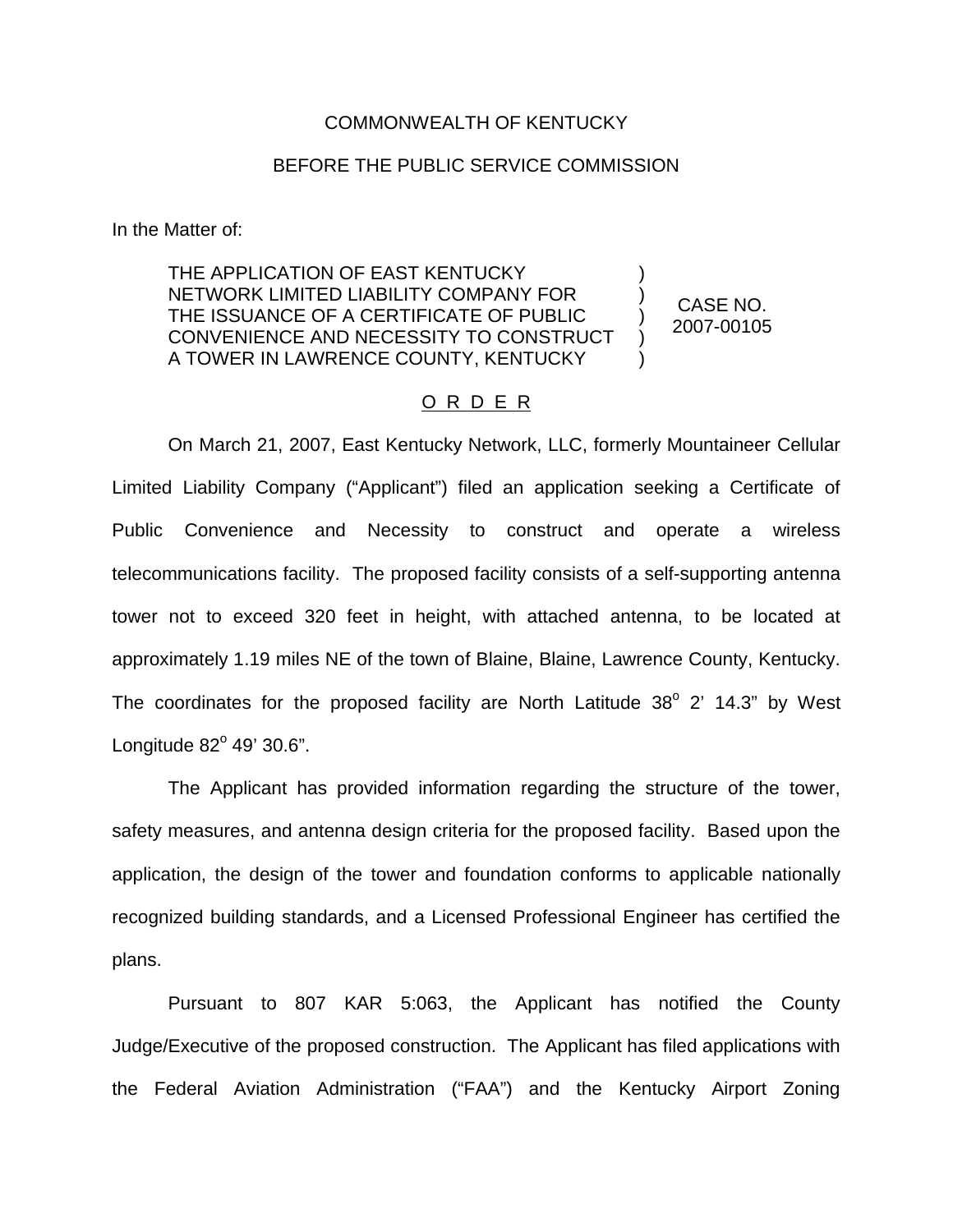Commission ("KAZC") seeking approval for the construction and operation of the proposed facility. Both decisions are pending.

The Applicant has filed evidence of the appropriate notices provided pursuant to 807 KAR 5:063. The notices solicited any comments and informed the recipients of their right to request intervention. To date, no public comments have been filed with the Commission.

The Commission, having considered the evidence of record and being otherwise sufficiently advised, finds that the Applicant has demonstrated that a facility is necessary to provide adequate utility service and that, therefore, a Certificate of Public Convenience and Necessity to construct the proposed facility should be granted.

Pursuant to KRS 278.280, the Commission is required to determine proper practices to be observed when it finds, upon complaint or on its own motion, that the facilities of any utility subject to its jurisdiction are unreasonable, unsafe, improper, or insufficient. To assist the Commission in its efforts to comply with this mandate, the Applicant should notify the Commission if it does not use this antenna tower to provide service in the manner set out in its application and this Order. Upon receipt of such notice, the Commission may, on its own motion, institute proceedings to consider the proper practices, including removal of the unused antenna tower, which should be observed by the Applicant.

IT IS THEREFORE ORDERED that:

1. The Applicant is granted a Certificate of Public Convenience and Necessity to construct a wireless telecommunications facility. The proposed facility consists of a self-supporting antenna tower not to exceed 320 feet in height, with